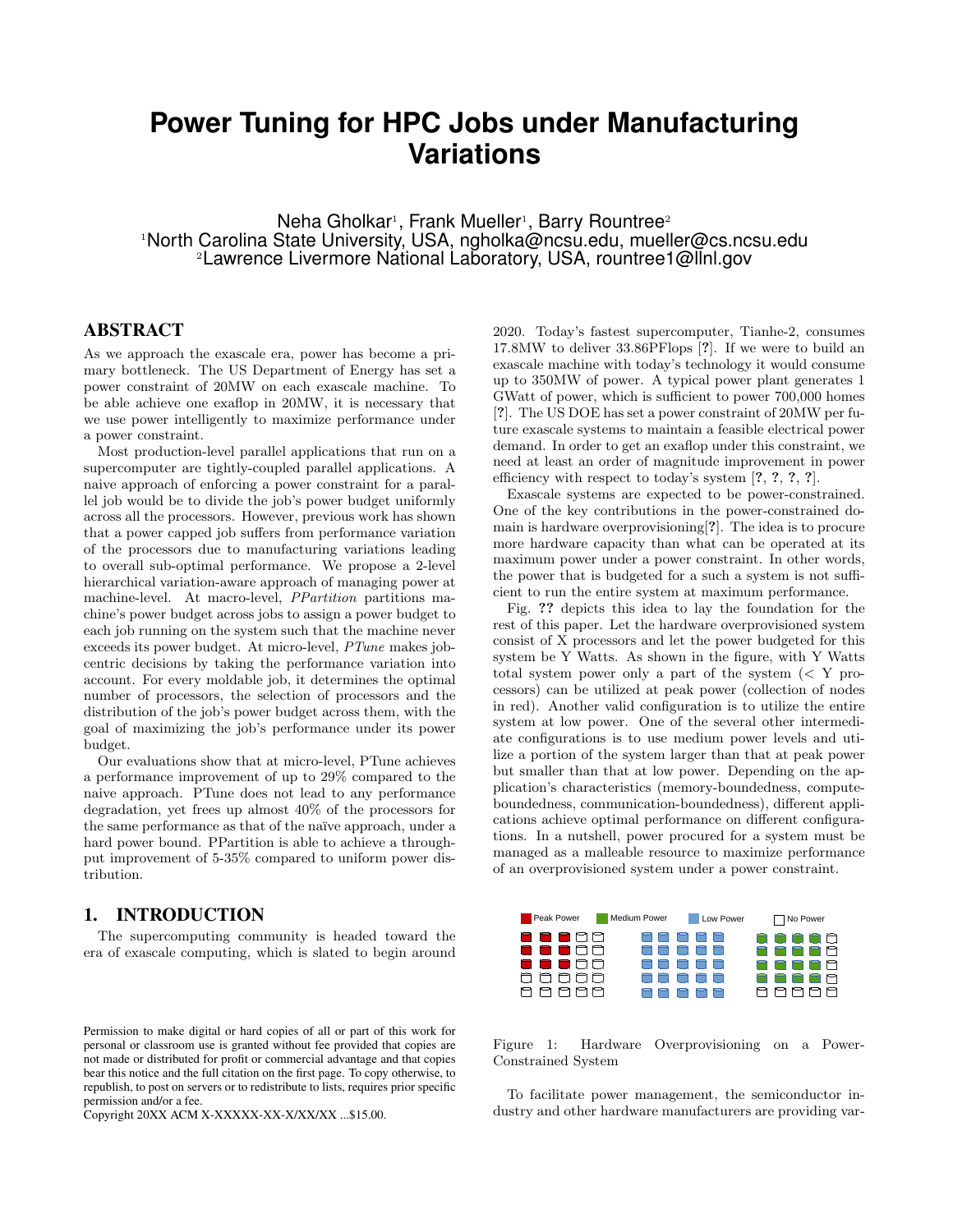ious hardware features like power clamping and on-chip power measurement mechanisms [?], as well as component power measurement infrastructures [?, ?]. Several mechanisms of modulating the power levels of processors are available. Dynamic Frequency Voltage Scaling (DVFS) allows the programmer to set the frequencies and voltages of the processors at different levels leading to different power levels. From Sandy Bridge onwards, processors Intel support) Running Average Power Limit (RAPL) interface [?] that allows the programmer to bound the power consumption of the package (PKG) and the memory (DRAM). A package is a single multi-core processor shipped by Intel. In this work, we use the PKG domain of RAPL to bound the power consumption of processors.

Different processors within the same model and stepping consume different amounts of power to complete the same work, i.e., the processors are not equally power efficient. This variation can be attributed to the manufacturing variability introduced by the fabrication process. Under uniform power bounds, the variability in power efficiency of the processors translates into variation in their performance. This observation has been documented in [?].

Let power efficiency be defined as the performance per Watt. Performance is quantified in terms of number of instructions retired per second (IPS). We show that under a power bound the manufacturing variability transforms into variation in peak power efficiency. We make two important observations. First, not all processors are equally power efficient at a power bound. The most efficient processors are most efficient at lower power bounds whereas the least efficient processors are the most efficient at higher power bounds.

To be able to achieve the goal of maximizing science under a power constraint, at machine-level (macro-level) job schedulers need to be power-aware, i.e., in addition to job scheduling decisions, they also need to make power scheduling decisions across jobs assigning power budgets to the jobs. Most of the jobs on supercomputers are comprised of multiple and often coupled parallel scientific simulations that execute on several processors simultaneously. A naïve approach of enforcing a power constraint for a job is to evenly distribute power across all the processors of the job. When a job is assigned a power budget PB and it is scheduled on *n* processors, each of the processors will be bounded at  $\frac{PB}{n}$ as per this näive strategy. We call this uniform power. A job allocation may consist of processors that are not equally power efficient at a single power bound, i.e., capping them at uniform power would not lead to optimal performance. Hence, at micro-level, i.e., within a job, it is necessary to take the variation in power efficiency into account to make optimal power decisions.

We propose a 2-level hierarchical solution that performs Power Partitioning (PPartition) at macro-level and Power Tuning (PTune) at micro-level to maximize the science done per Watt. PPartition aims at improving the throughput of the machine by (re-)partitioning a machine's power budget across jobs while scheduling them. PTune is a variationaware power manager for moldable jobs whose number of processors can be chosen at dispatch time. For every job, PTune maximizes its performance under its job power budget (assigned by PPartition) by determining the following:

• The optimal selection of a subset of processors from the available ones; and

• the distribution of the job's power budget across the selected processors.

PTune follows an off-line approach that makes these decisions before the beginning of job execution.

PTune achieves a job performance improvement of up to 29% over uniform power. PTune does not lead to any performance degradation, yet frees up 40% of the resources compared to uniform power. PPartition and PTune together improve the throughput of the machine by 5-35% compared to conventional scheduling on an overprovisioned machine.

In this work, we make the following contributions:

- We characterize the performance of contemporary Intel processors with multiple codes at multiple power bounds. Performance variations of up to 30% are observed across these processors. Using this data we conduct a power efficiency study that forms the basis for the work.
- We propose *PTune*, a variation-aware job power tuner that optimizes a job for performance under a strict job power constraint.
- We propose PPartition, a variation-aware resource manager that manages a machine's power budget as a resource to maximize the throughput of the machine under a machine-level power constraint.
- We evaluate PTune and PPartition using three of the NAS Parallel benchmark codes [?] and a molecular dynamics proxy application CoMD [?].

The paper is organized as follows. Section ?? presents the motivation for this work. Section ?? states the problem statement. Section ?? gives an overview of our approach. Sections ?? and ?? describe per-job power tuning and crossjob power partitioning, respectively. Section ?? discusses the implementation of PTune. Section ?? presents the experimental setup and the evaluation of the model. Section ?? discusses related work. Section ?? summarizes the contributions.

#### 2. MOTIVATION

Until recently, the research community has focused on minimizing energy usage of supercomputers. Considering the US DOE mandate for a power constraint per exascale site, efforts need to be directed towards minimizing the wasteful usage of power while maximizing performance under this constraint.

As stated in the previous section, uniform power capping is the naïve approach of enforcing a job level power constraint. In order to understand what happens under such a scheme, we characterized the performance of 600 Ivy Bridge processors on a cluster called Catalyst at Lawrence Livermore National Laboratory, CA. We ran three of the NAS Parallel Benchmark (NPB) suite codes [?], viz., Embarrassingly Parallel (EP), Block Tri-diagonal solver (BT) and Scalar Penta-tridiagonal solver (SP), and CoMD, a molecular dynamics proxy application from the Mantevo suite [?] at several different processor power bounds on all the processors. The processor power bounds were set using the PKG domain of RAPL. The results are depicted in Fig. ??. The x-axis represents power in Watts while the y-axis represents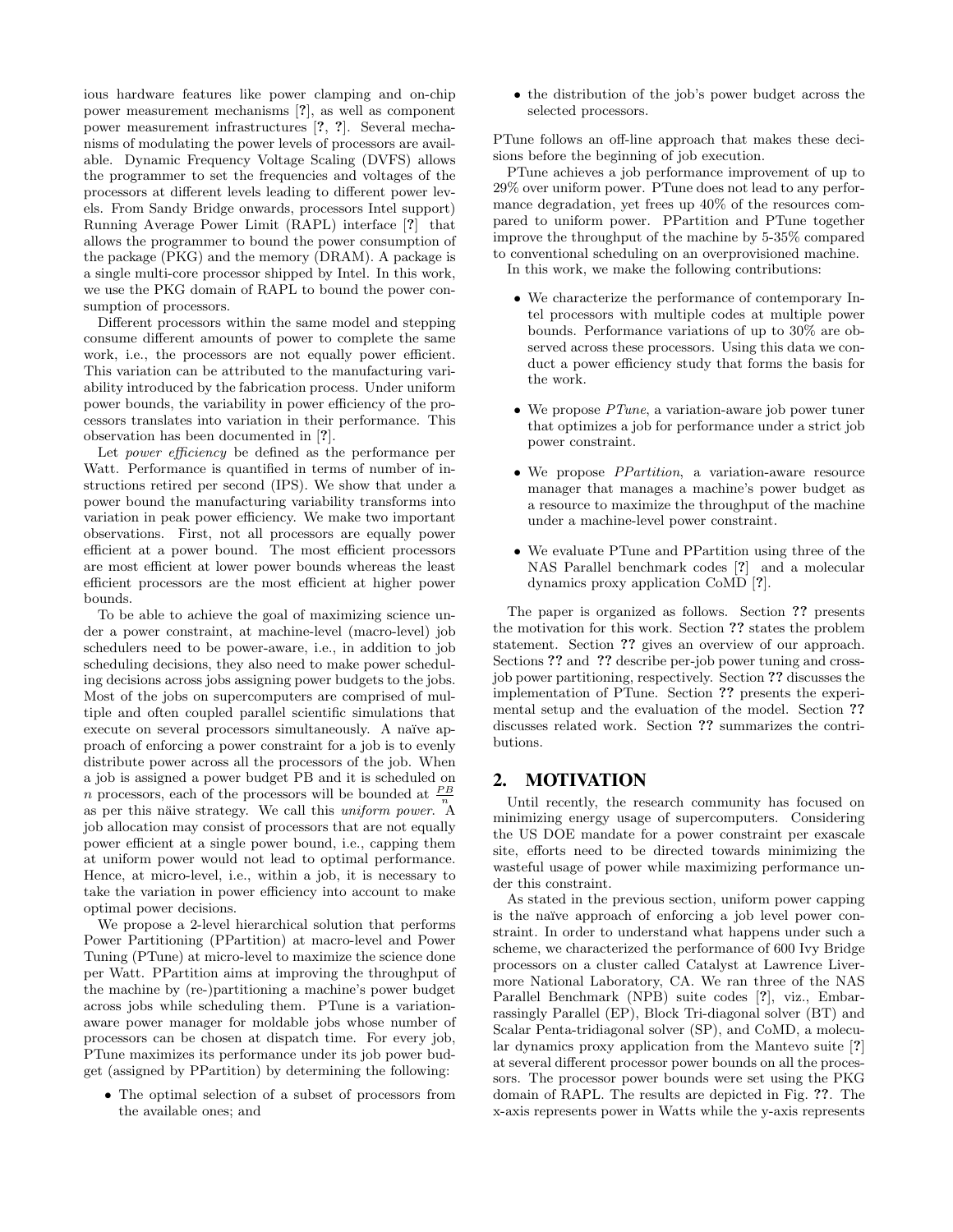Instructions Retired per Second (IPS) in billions. We observed that the cluster becomes non-uniform under power bounds. Performance variations of up to 30% are observed across this cluster for these applications. Maximum performance of 77, 50, 80, and 60 billions IPS is achieved for CoMD, EP, BT and SP, respectively. This variability is due to the manufacturing variations that manifests itself in fluctuations in unbounded power consumption across different processors.



Figure 2: IPS vs. Power for each processor on Catalyst. The rainbow color palette is used to represent several processors. In each plot, the curves in red (bottom) depicts the least efficient processors while the curves in orange (top) represent the most efficient processors.

On studying these results further, we found that this variability in performance translates into variation in peak power efficiency of the processors.

# Power Efficiency

Let *power efficiency* be defined as the number of instructions retired per second per Watt of operating power.

Fig. ?? represents the power efficiency curves of the processors on the cluster. We run several benchmarks (NPB EP, BT, SP) and a proxy application (CoMD) on the cluster at 15 power levels from 51W to 120W in intervals of 5W. The x-axis represents the operating power in Watts and the y-axis represents the power efficiency in billion IPS/W. The rainbow palette used in the previous graph is reused to represent different processors. Each curve (or each color) in the plots corresponds to a unique processor.

We make the following observations from these experiments:

- The power efficiency of a processor varies with its operating power and is non-monotonic. It is also workloaddependent.
- Peak power efficiency varies across processors. Manufacturing variability translates into variation in peak



Figure 3: Power Efficiency in IPS/W vs. Operating power. The rainbow color palette is used to represent several processors. In each plot, the curves in red (bottom) depict the least efficient processors while the curves in orange (top) represent the most efficient processors.

power efficiency of the processors.

• Efficient processors are most efficient at lower power bounds whereas the inefficient processors are most efficient at higher power bounds.

The bottom line is that there is a unique local maximum in every power efficiency curve that occurs at disparate power levels for different processors. Starting from the minimum power, increasing the power assigned to a processor leads to increasing gains in IPS. However, increasing the power beyond the peak efficiency point of a processor leads to diminishing returns. Hence, when power is limited, processors should operate at power levels close to their peak efficiency to maximize the overall efficiency of the system. Since the peak efficiency points for efficient processors are at lower power levels than for the inefficient processors, the optimal configuration should select lower power levels for efficient processors and higher power levels for inefficient processors to maximize performance. On the contrary, a naïve  $\ell$  uniform power scheme caps all the processors at identical power bounds. Hence, it is sub-optimal.

An optimal algorithm should aim at leveraging the nonuniformity of the cluster to maximize the performance of a job under its power constraint. We propose PTune, a powerperformance variation-aware power tuner that exactly does this for each job. For every job, given a power budget, it determines the following: (1) the optimal number of processors (say N); (2) selection of N processors; and (3) the power distribution (say pi) across the selected N processors.

# 3. PROBLEM STATEMENT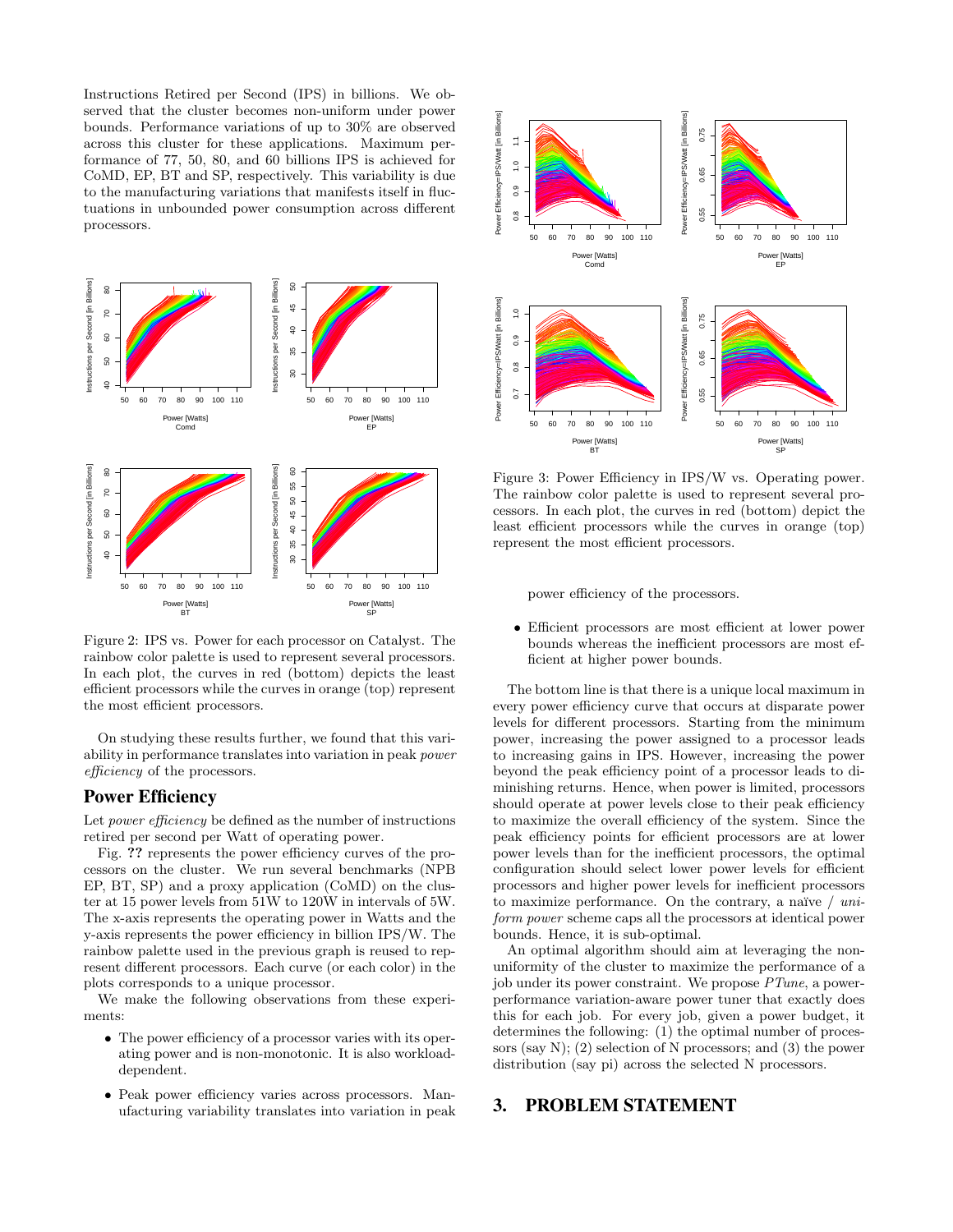The problem statement is stated as follows:Given a machine level power budget, how should the machine's power be distributed across (a) jobs and (b) tasks within jobs on a given system, where (b) is discussed later. For (a), the process of making these decisions at macro-level of jobs is called power partitioning. Each job on the machine receives its own power partition.

We address the following questions:

- 1. How many partitions do we have at a time? I.e., we need to determine how many jobs should be scheduled at a time.
- 2. What is the size of each of the power partitions? I.e., we need to determine the power budget assigned to each of the jobs.

For (b), at the micro-level, given a hard job-level power budget  $P_{J_i}$ , we need to determine the optimal number of processors,  $n_{opt}$ , with a power distribution  $(p_1, p_2, \dots, p_n)$  $p_{(n_{opt}-1)}, p_{n_{opt}}$  such that performance of the job is maximized under its power budget. The constraint on the power distribution is expressed as

$$
\sum_{k=1}^{n} p_k \le P_{J_i}; \text{min\_power} \le p_k \le \text{max\_power}_k.
$$

Here, min power is the minimum power that needs to be assigned to a processor for reliable performance and  $max\_power_k$  is the maximum power consumed by the  $k^{th}$ processor (uncapped power consumption) for an application. The performance of a job can be quantified in terms of number of instructions retired per second (IPS). For a parallel application on n processors, the effective IPS is the aggregated IPS over n processors  $(JobIPS<sub>n</sub>)$ . Hence, the objective function is

$$
Maximize(JobIPS_n). \t(1)
$$

A processor's IPS is a non-linear function of the power at which it operates. Each processor can be power bounded at several levels using the RAPL interface and thus forced to operate at various power levels within a fixed range. We know that unbounded power consumption is variable across processors while achieving the same unbounded (peak) performance. This is depicted in Fig. ??. The x-axis is the power at which the processor operates and the y-axis is the IPS (in billions) of the processor. Each solid curve corresponds to the most efficient processor while the dotted curve correspond to the least efficient processor. The following two observations are made from this data:

- 1. On a single processor, the performance (IPS) achieved at any fixed power level is different for different workloads.
- 2. The performance of an application on two different processors at any fixed power level is not the same.

This means that when determining the optimal distribution of power across processors it is necessary to take the processor characteristics and the application characteristics into account. One solution may not fit all applications. The optimal configuration for an application on one set of processors may be different from that on another set of processors because of manufacturing variation.



Figure 4: IPS vs. Power for efficient and inefficient processors.

# 4. PROPOSED SOLUTION

We propose a 2-level hierarchical approach of managing power as a resource (see Fig. ??). The parameters of the model are given in Table ??. We make the assumption that the power consumption of the interconnect is zero, i.e., interconnect power is beyond the scope, and so are task-to-node mapping effects on power. We only consider processor power in this work and assume moldable jobs.



Figure 5: Hierarchical Power Manager.

At the macro-level, we propose PPartition, a technique of partitioning a machine's power budget across jobs while scheduling them. Once a job is dispatched by a conventional scheduler (e.g., slurm or Maui/pbs), PPartition calculates its power budget. If the required power is not available, it steals power from the previously scheduled jobs and provisions this power for the new job. If sufficient power cannot be made obtained, PPartition overrides the conventional scheduler's decision based on free resources (nodes) and does not schedule this job until required power is available.

At the micro-level, we propose PTune, a power balancing model that determines the distribution of a job's power budget (one job at a time) across an optimal selection of processors (among all free resources) to maximize the performance of a job under its power budget.

# 5. PTUNE

Fig. ?? depicts the micro-level power tuner. For each job Ji, power budget  $P_{Ji}$  is calculated at the macro-level by the Power Partitioner. For every job with this assigned power budget,

PTune answers the following questions: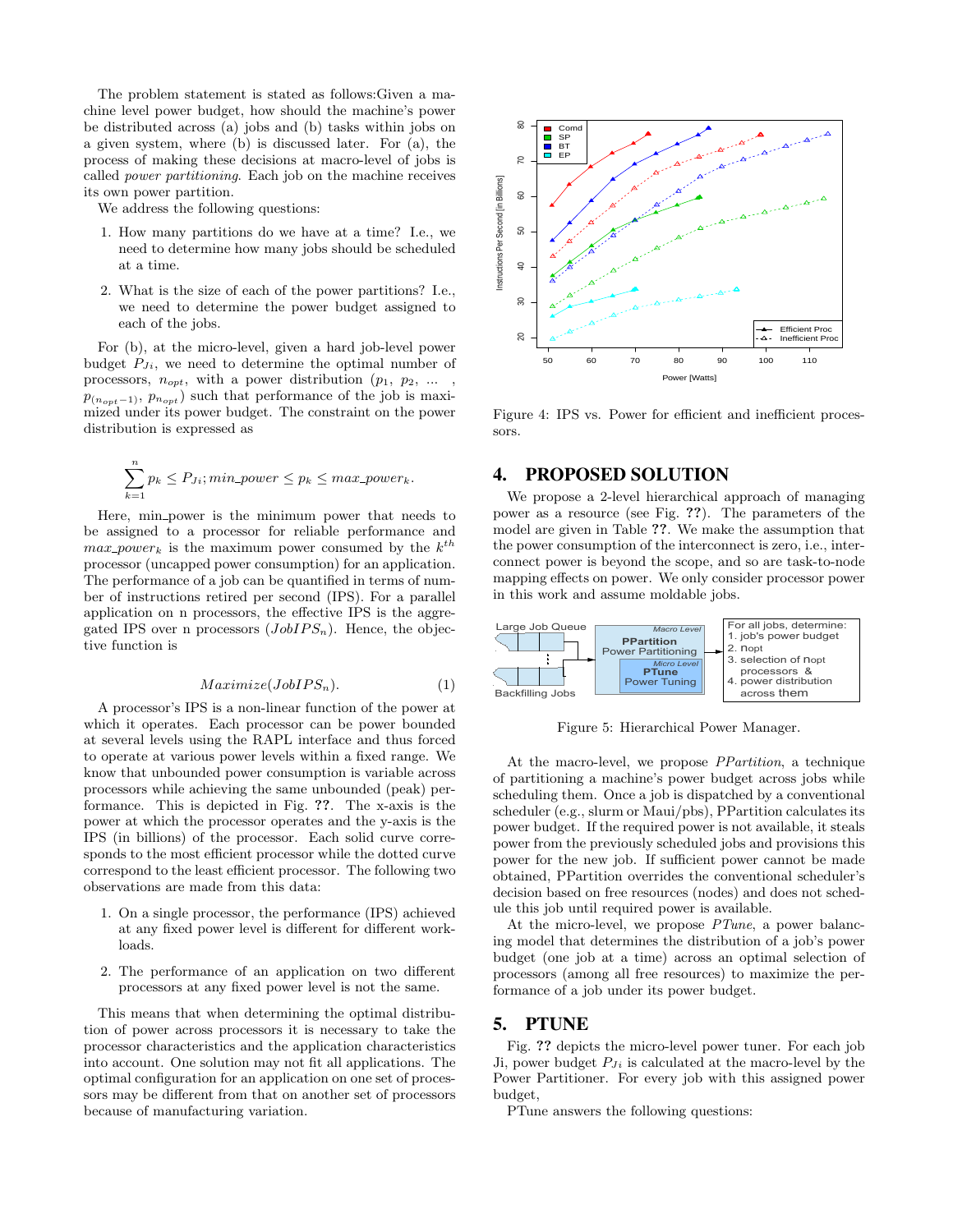#### Table 1: Model Parameters

| Parameter                                                                                                                                                                                                          | Description                                                                                                                                                                                                                                                                                                                                                                                                                                                                                                                                                                                                                                                                                                                                                                                                                                                                                                                                                                                                                                              |                   | PPartition | PTune        |                                                                                                                                                      | - Job power buaget PJi<br>- n, requested procs           | PTune(PJi, n)                                                                                                                                                                                                                                                                                                                                                                                                                                                                                                                                                                |  |
|--------------------------------------------------------------------------------------------------------------------------------------------------------------------------------------------------------------------|----------------------------------------------------------------------------------------------------------------------------------------------------------------------------------------------------------------------------------------------------------------------------------------------------------------------------------------------------------------------------------------------------------------------------------------------------------------------------------------------------------------------------------------------------------------------------------------------------------------------------------------------------------------------------------------------------------------------------------------------------------------------------------------------------------------------------------------------------------------------------------------------------------------------------------------------------------------------------------------------------------------------------------------------------------|-------------------|------------|--------------|------------------------------------------------------------------------------------------------------------------------------------------------------|----------------------------------------------------------|------------------------------------------------------------------------------------------------------------------------------------------------------------------------------------------------------------------------------------------------------------------------------------------------------------------------------------------------------------------------------------------------------------------------------------------------------------------------------------------------------------------------------------------------------------------------------|--|
| $N_{max}$                                                                                                                                                                                                          | maximum number of                                                                                                                                                                                                                                                                                                                                                                                                                                                                                                                                                                                                                                                                                                                                                                                                                                                                                                                                                                                                                                        | Input             |            | N/A          |                                                                                                                                                      | characterisation data                                    |                                                                                                                                                                                                                                                                                                                                                                                                                                                                                                                                                                              |  |
| $N_{alloc}$                                                                                                                                                                                                        | processors on a machine<br>number of processors                                                                                                                                                                                                                                                                                                                                                                                                                                                                                                                                                                                                                                                                                                                                                                                                                                                                                                                                                                                                          | Output            |            | N/A          |                                                                                                                                                      |                                                          | Figure 6: PTt                                                                                                                                                                                                                                                                                                                                                                                                                                                                                                                                                                |  |
| $P_{m/c}$<br>$n_{req}$                                                                                                                                                                                             | already alloced to jobs<br>power budget of the machine<br>number of processors                                                                                                                                                                                                                                                                                                                                                                                                                                                                                                                                                                                                                                                                                                                                                                                                                                                                                                                                                                           | Input<br>Input    |            | N/A<br>Input |                                                                                                                                                      |                                                          |                                                                                                                                                                                                                                                                                                                                                                                                                                                                                                                                                                              |  |
| $n_{opt}$                                                                                                                                                                                                          | requested by a job<br>optimal number of                                                                                                                                                                                                                                                                                                                                                                                                                                                                                                                                                                                                                                                                                                                                                                                                                                                                                                                                                                                                                  | Output            |            | Output       |                                                                                                                                                      |                                                          |                                                                                                                                                                                                                                                                                                                                                                                                                                                                                                                                                                              |  |
| $\, n$                                                                                                                                                                                                             | processors for a job<br>number of processors for a job                                                                                                                                                                                                                                                                                                                                                                                                                                                                                                                                                                                                                                                                                                                                                                                                                                                                                                                                                                                                   | N/A               |            | Variable     | $\frac{5}{2}$                                                                                                                                        |                                                          |                                                                                                                                                                                                                                                                                                                                                                                                                                                                                                                                                                              |  |
| $P_{J_i}$                                                                                                                                                                                                          | under its power budget<br>power budget of the $i^{th}$ job                                                                                                                                                                                                                                                                                                                                                                                                                                                                                                                                                                                                                                                                                                                                                                                                                                                                                                                                                                                               | Output            |            | Input        | 110                                                                                                                                                  |                                                          |                                                                                                                                                                                                                                                                                                                                                                                                                                                                                                                                                                              |  |
| $p_k$                                                                                                                                                                                                              | power cap of $k^{th}$<br>processor within a job                                                                                                                                                                                                                                                                                                                                                                                                                                                                                                                                                                                                                                                                                                                                                                                                                                                                                                                                                                                                          | N/A               |            | Output       |                                                                                                                                                      |                                                          |                                                                                                                                                                                                                                                                                                                                                                                                                                                                                                                                                                              |  |
| $min\_power$                                                                                                                                                                                                       | minimum processor power cap                                                                                                                                                                                                                                                                                                                                                                                                                                                                                                                                                                                                                                                                                                                                                                                                                                                                                                                                                                                                                              | Input             |            | Input        | $\overline{100}$                                                                                                                                     |                                                          |                                                                                                                                                                                                                                                                                                                                                                                                                                                                                                                                                                              |  |
| $max\_power_i$                                                                                                                                                                                                     | maximum processor power cap<br>of the $j^{th}$ processors                                                                                                                                                                                                                                                                                                                                                                                                                                                                                                                                                                                                                                                                                                                                                                                                                                                                                                                                                                                                | Input             |            | Input        |                                                                                                                                                      |                                                          |                                                                                                                                                                                                                                                                                                                                                                                                                                                                                                                                                                              |  |
| power-ips table                                                                                                                                                                                                    | characterisation data Table ??                                                                                                                                                                                                                                                                                                                                                                                                                                                                                                                                                                                                                                                                                                                                                                                                                                                                                                                                                                                                                           | Input             |            | Input        | ႙                                                                                                                                                    |                                                          |                                                                                                                                                                                                                                                                                                                                                                                                                                                                                                                                                                              |  |
|                                                                                                                                                                                                                    | Table 2: Power vs. IPS Table                                                                                                                                                                                                                                                                                                                                                                                                                                                                                                                                                                                                                                                                                                                                                                                                                                                                                                                                                                                                                             |                   |            |              | Unbounded Power Consumption [Watts]<br>80                                                                                                            |                                                          |                                                                                                                                                                                                                                                                                                                                                                                                                                                                                                                                                                              |  |
| Power Cap[W]                                                                                                                                                                                                       | IPS in Billions                                                                                                                                                                                                                                                                                                                                                                                                                                                                                                                                                                                                                                                                                                                                                                                                                                                                                                                                                                                                                                          | Measure Power [W] |            |              |                                                                                                                                                      |                                                          |                                                                                                                                                                                                                                                                                                                                                                                                                                                                                                                                                                              |  |
| 60                                                                                                                                                                                                                 | 46.43                                                                                                                                                                                                                                                                                                                                                                                                                                                                                                                                                                                                                                                                                                                                                                                                                                                                                                                                                                                                                                                    | 59.99             |            |              | 5                                                                                                                                                    |                                                          |                                                                                                                                                                                                                                                                                                                                                                                                                                                                                                                                                                              |  |
| 80<br>100                                                                                                                                                                                                          | 64.83<br>76.33                                                                                                                                                                                                                                                                                                                                                                                                                                                                                                                                                                                                                                                                                                                                                                                                                                                                                                                                                                                                                                           | 79.88<br>99.43    |            |              |                                                                                                                                                      |                                                          |                                                                                                                                                                                                                                                                                                                                                                                                                                                                                                                                                                              |  |
| 120                                                                                                                                                                                                                | 79.13                                                                                                                                                                                                                                                                                                                                                                                                                                                                                                                                                                                                                                                                                                                                                                                                                                                                                                                                                                                                                                                    | 104.66            |            |              |                                                                                                                                                      | $\mathsf{o}\xspace$<br>100                               | 200<br>300<br>ProcessorID                                                                                                                                                                                                                                                                                                                                                                                                                                                                                                                                                    |  |
| 1. How many $(n_{opt})$ and which processors should a job<br>run on?<br>2. What should be the power $(p_1, , p_{n_{opt}})$ assigned to                                                                             |                                                                                                                                                                                                                                                                                                                                                                                                                                                                                                                                                                                                                                                                                                                                                                                                                                                                                                                                                                                                                                                          |                   |            |              | sors.                                                                                                                                                |                                                          | Figure 7: IPS vs. Power for efficient                                                                                                                                                                                                                                                                                                                                                                                                                                                                                                                                        |  |
| variations [?].<br>5.1                                                                                                                                                                                             | each of the $n_{opt}$ processors?<br>Let us start by addressing the first question.<br>cessor needs to be assigned at least the minimum power<br>$(min-power)$ that is architecturally defined for every family<br>of processors and is constant across all processors, i.e., the<br>lower bound on the thermal design power (TDP). However,<br>the maximum or unbounded power $(max\_power_k)$ consump-<br>tion of the processors is <i>non-uniform</i> due to manufacturing<br>Fig. ?? shows the maximum power consumption of 600 Ivy<br>Bridge processors. The x-axis represents all the processor<br>sorted by their power consumption and the y-axis represents<br>the maximum power consumption in Watts. In order to<br>maximize the performance of a job under a constant power<br>budget, it is necessary to choose more efficient processors<br>from the set of available processors.<br><b>Sort the Processors</b><br>The first step towards determining the optimal configu-<br>ration is to sort the available processors by their relative |                   |            | A pro-       |                                                                                                                                                      |                                                          | budget. The selection of processors<br>order as described above. $n_{\perp}$ is gi<br>of n that satisfies the following con<br>$P_{Ji} \geq \sum_{k=1}^{n} max_{\tau} p_k$<br>The upper bound on n, $n_{\top}$ , repre<br>cessors that can be operated at <i>min</i><br>budget. The bound $n_{\top}$ is calculate<br>$n_{\top} = \frac{P_{Ji}}{min\_pou}$<br>The processor count, $n$ , is iterate<br>each step, the next efficient process<br>processors. Job-level performance,<br>in each iteration by <i>DistributePower</i><br>$P_{J_i}$ and a given number of processe |  |
| power efficiency. This is equivalent to sorting them by their<br>unbounded power consumption. Let the sorted set of pro-<br>cessors be indexed by k.                                                               |                                                                                                                                                                                                                                                                                                                                                                                                                                                                                                                                                                                                                                                                                                                                                                                                                                                                                                                                                                                                                                                          |                   |            |              |                                                                                                                                                      | $JobIPS_n = District but e Power(n,$<br>$\boldsymbol{u}$ |                                                                                                                                                                                                                                                                                                                                                                                                                                                                                                                                                                              |  |
| We divide this distribution of processors into quartiles,<br>viz., $Q1$ , $Q2$ , $Q3$ and $Q4$ , in the order of efficiency and pick<br>processors from one or more of these quartiles for evaluation<br>purposes. |                                                                                                                                                                                                                                                                                                                                                                                                                                                                                                                                                                                                                                                                                                                                                                                                                                                                                                                                                                                                                                                          |                   |            |              | The optimal number of processors<br>$n$ at which a job's IPS is maximized<br>n. Thus, PTune tends to reduce t<br>required for a moldable job so that |                                                          |                                                                                                                                                                                                                                                                                                                                                                                                                                                                                                                                                                              |  |
| 5.2                                                                                                                                                                                                                | <b>Bounds on Number of Processors</b>                                                                                                                                                                                                                                                                                                                                                                                                                                                                                                                                                                                                                                                                                                                                                                                                                                                                                                                                                                                                                    |                   |            |              |                                                                                                                                                      | utilized by other jobs.                                  |                                                                                                                                                                                                                                                                                                                                                                                                                                                                                                                                                                              |  |
|                                                                                                                                                                                                                    | The lower bound on n, $n_{\perp}$ , can be calculated by determin-<br>ing the maximum number of processors that can be capped<br>at their maximum power, $max\_power_k$ , under the power                                                                                                                                                                                                                                                                                                                                                                                                                                                                                                                                                                                                                                                                                                                                                                                                                                                                |                   |            |              |                                                                                                                                                      |                                                          | $JobIPS_{n_{opt}} = max(JobIPS_{n_{\perp}},$                                                                                                                                                                                                                                                                                                                                                                                                                                                                                                                                 |  |

#### Table 2: Power vs. IPS Table

|     |       | Power Cap <sup>[W]</sup> IPS in Billions Measure Power [W] |
|-----|-------|------------------------------------------------------------|
| -60 | 46.43 | 59.99                                                      |
| -80 | 64.83 | 79.88                                                      |
| 100 | 76.33 | 99.43                                                      |
| 120 | 79.13 | 104.66                                                     |

- 1. How many  $(n_{opt})$  and which processors should a job run on?
- 2. What should be the power  $(p_1, ..., p_{n_{opt}})$  assigned to each of the  $n_{opt}$  processors?

#### 5.1 Sort the Processors

#### 5.2 Bounds on Number of Processors



Figure 6: PTune



Figure 7: IPS vs. Power for efficient and inefficient processors.

budget. The selection of processors is reformed in the sorted order as described above.  $n_{\perp}$  is given by the largest value of n that satisfies the following constraint:

$$
P_{Ji} \ge \sum_{k=1}^{n} max\_power_k.
$$

The upper bound on n,  $n_{\top}$ , represents the number of processors that can be operated at  $min\_power$  under the power budget. The bound  $n<sub>T</sub>$  is calculated as follows:

$$
n_{\top} = \frac{P_{Ji}}{min\_power}.
$$

The processor count, n, is iterated from  $n_{\perp}$  to  $n_{\perp}$ , and in each step, the next efficient processor is added to the set of processors. Job-level performance,  $JobIPS_n$ , is calculated in each iteration by  $DistributePower()$  for the power budget  $P_{J_i}$  and a given number of processors, n.

$$
JobIPS_n = DistributePower(n, P_{Ji}, (p_1, ..., p_{n-1}))
$$
  
where  $n_{\perp} \le n \le n_{\top}$ , (2)

The optimal number of processors, i.e.,  $n_{opt}$ , is the value of n at which a job's IPS is maximized. PTune leads to  $n_{opt} \leq$ n. Thus, PTune tends to reduce the number of processors required for a moldable job so that spare processors can be utilized by other jobs.

$$
JobIPS_{n_{opt}} = max(JobIPS_{n_\perp}, JobIPS_{(n_\perp+1)},
$$
  
...,
$$
JobIPS_{n_\top}).
$$
 (3)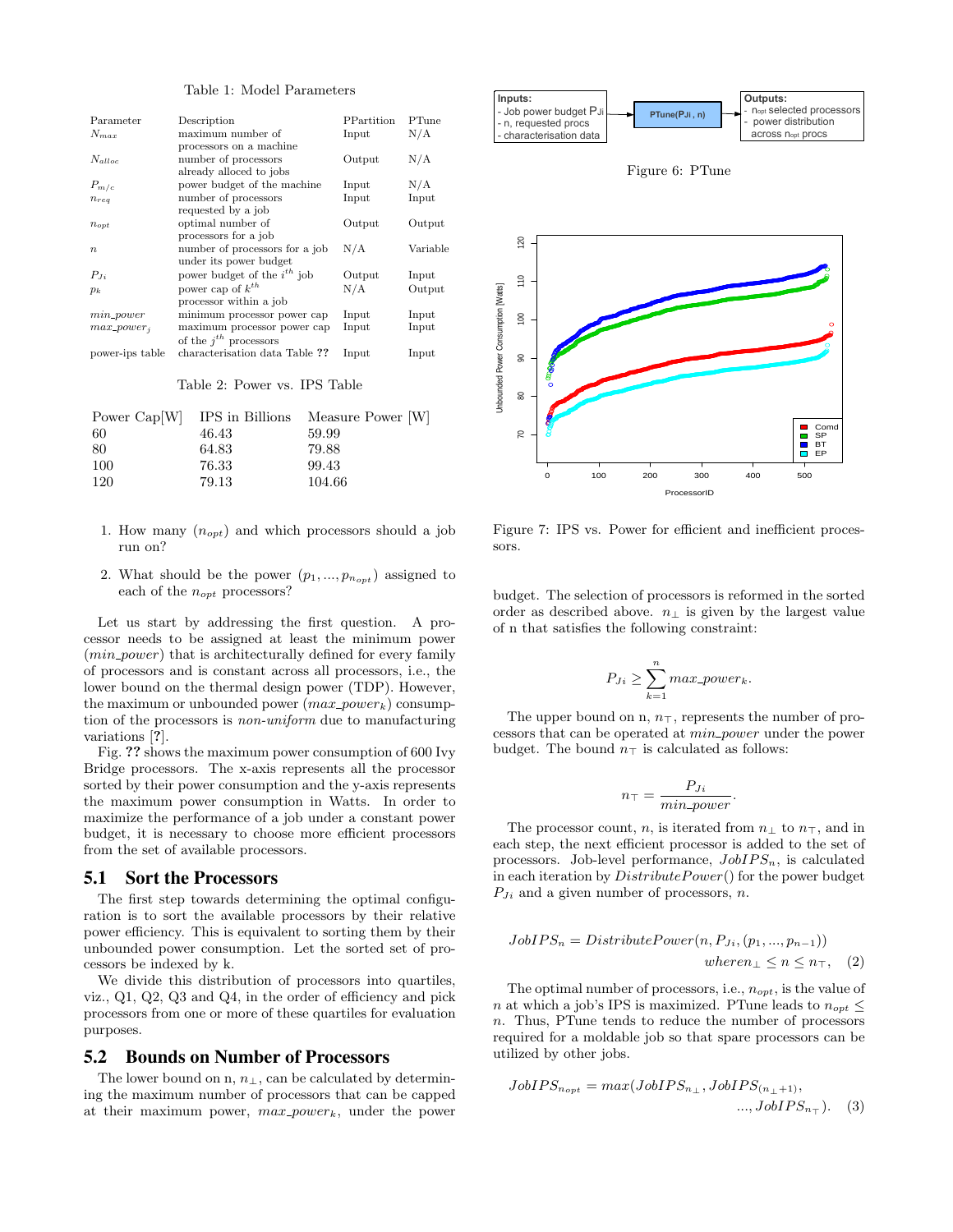# 5.3 Distribute Power : Mathematical Model

DistributePower(), takes three inputs, viz., the number of processors n, the job's power budget  $P_{J_i}$ , and the power distribution across  $n-1$  processors determined in the previous iteration. The output of this function is the maximum job IPS that can be achieved under  $P_{J_i}$  Watts with n processors. It also calculates the optimal power caps,  $(p_1, ..., p_n)$ , for *n* processors, which forms an input for the next iteration. This can be mathematically expressed as follows:

Distribute Power
$$
(n, PB, (p_1, ..., p_n))
$$
 =  
Distribute Power $((n - 1), PB - p_n, p_1, ..., p_{(n-1)})$ +  
getProcIPS $(n, p_n)$  (4)

 $getProcIPS(k,p_k)$  accesses the power-ips characterization data gathered statically. It returns the expected performance (IPS) of the  $k^{th}$  processor when it is capped at  $p_k$ Watts.



Figure 8: Identifying the donor and the receiver of discrete power

#### 5.4 Power Stealing and Shifting

An iteration consists of two main phases, viz. Power Stealing and Power Shifting. DistributePower() consists of two main steps:

(1) Power is stolen in discrete quantities  $(delta\_power)$ from the  $n-1$  processors to provision power for the  $n^{th}$  processor (see Fig. ??). The victim/donor processor is the one that suffers minimum loss in IPS when *delta\_power* is stolen from it. If aggregate stolen power is at least  $min\_power$ , an additional  $n<sup>th</sup>$  processor is added to the processor set.

(2) Power is shifted from a donor to a receiver in discrete quantities, delta power, across the n processors. The victim/donor processor is identified by (1). The receiver is the processor that gains maximum IPS on receiving delta power.

# 6. PPARTITION

Fig. ?? depicts the macro-level power partitioning algorithm. The power partitioner co-operates with the conventional scheduler. PPartition receives information on the performance variations across processors. It always chooses the most efficient  $n_{req}$  processors of the available processors (or a subset thereof) to schedule a job. When job  $J_i$  is dispatched by the conventional scheduler, its initial power budget,  $P_{J_i}$ , is calculated as shown in the diagram. If the required power and processing resources are available, PTune determines the optimal configuration for the job and the job is scheduled. If resources are available but the required power is insufficient, power is stolen from already scheduled jobs. This is called power repartitioning (lower right blue/shaded box in Fig. ??) and detailed next.



Figure 9: PPartitioning: Repartitioning Power.

# Power Repartitioning

The power repartitioning algorithm is shown in Fig. ??. As all of the machine power budget is already used up by the  $N_{allocated}$  processors, a fair power share for the new job is calculated as

$$
P_{Ji} = P_{m/c} * \frac{n}{n + N_{allocated}},\tag{5}
$$

where  $n=n_{req}$ .

**Algorithm : Repartitioning Power for accomodating the ith job**  $=$  nreq /\* Job's power budget proportional to the proportion of machine requested  $^*/$ PJi = **Pm/c** x // Get nopt for the job under power budget PJi.<br>nopt=PTune(PJi, n) **While** (nopt < n) {  $n =$  nopt // PJi proportional to the proportion of **busy** // processors requested *n* PJi = **Pm/c** x // Recompute nopt for the reduced power nopt=PTune(PJi, n) } Repartition power across jobs to provision power for the  $i<sup>th</sup>$  job. $<sup>*</sup>$ /</sup> **for**( k in 1 to (i-1)) { power\_to\_be\_stolen[k] = PJi X *jobpowerbudgets*[*i*] Σ *jobpowerbudgets* total\_stolen\_power = total\_stolen\_power + ShrinkPartition(power\_to\_be\_stolen[k], k) } If ( total\_stolen\_power <PJi){ PJi = total\_stolen\_power // Recompute nopt nopt=PTune(PJi, n) } *Nmax Nalloc*+*n*

Figure 10: PPartition, PTune and the interaction between them.

The job is initially power tuned for the requested  $n_{req}$ processors under  $P_{Ji}$  Watts. If there are sufficient processors left for the required power budget, i.e.,  $n_{opt} \leq n$ , then n is set to  $n_{opt}$ . Notice that this initial PTune call may have reduced the number of processors from  $n_{req}$  to a lower number  $n_{opt}$ . Due to that, we need to recompute (in the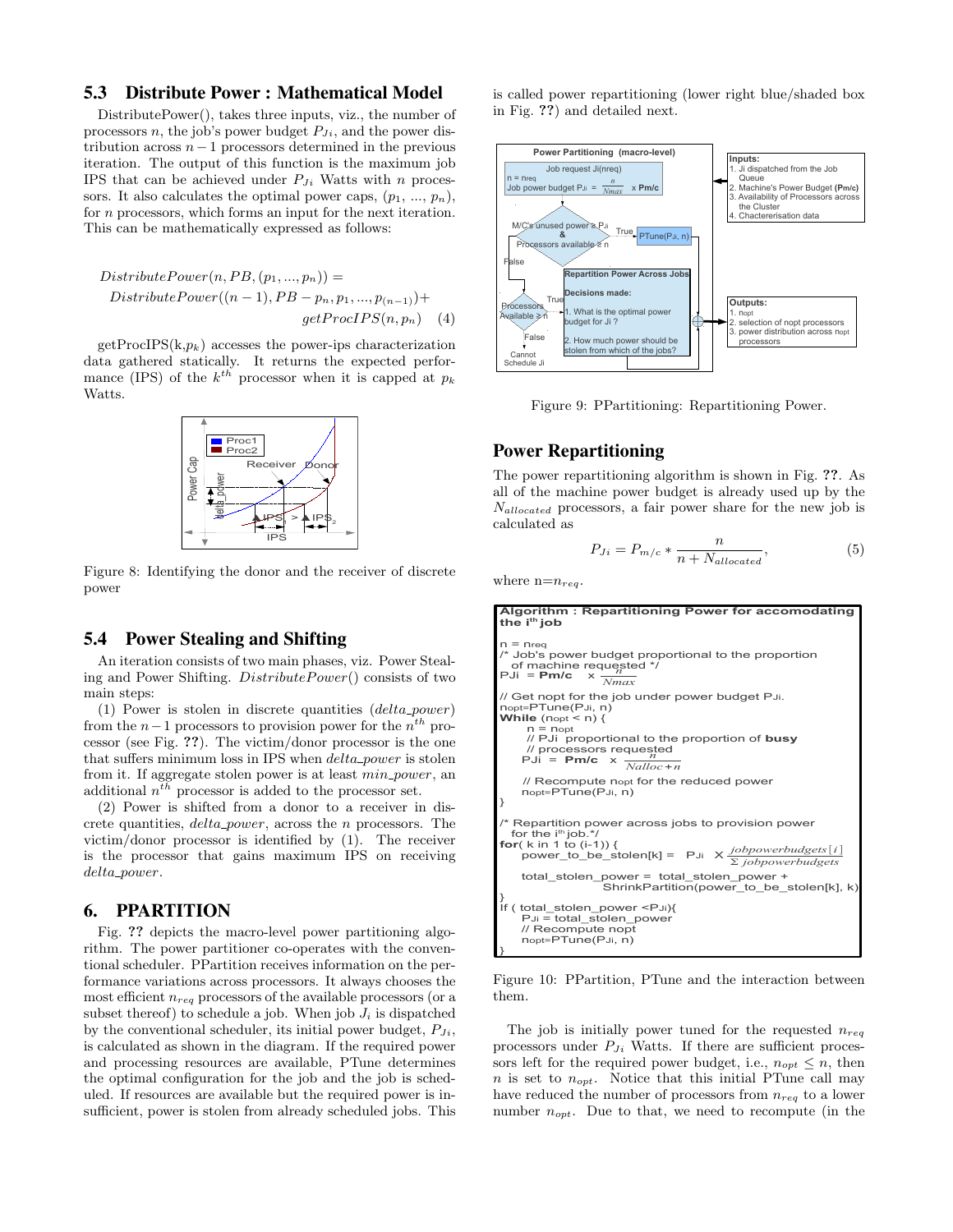while loop) the proportionate power the new job with  $n_{opt}$ processors should have due to power partitioning across all jobs. This new power budget,  $P_{J_i}$ , then becomes the base for another PTune, and so on, until the number of processors for the new job reaches a fixed point (stabilizes) in the while loop. The fixed point guarantees a fair power level relative to other jobs, but we still need to find other jobs to steal just enough power for this job.

In the following for loop, power is stolen from each of the scheduled jobs in a proportionate manner to each others' power budget. This is accomplished by partition shrinking, which consists of (1) stealing just enough power and (2) power tuning for the remaining power of a job and the same number of processors (since we assume moldable but not malleable applications). Here, we steal as much power as possible while retaining heterogeneous power bounds across a job's processors to respect process variations and thus ensure a high IPS.

The aggregate stolen power of other jobs is offered to the new job. If the stolen power is less than that of the last PTune call, which was  $P_{Ji}$ , then the new job needs to be tuned one more time. If the stolen power was sufficient for this last tuning step, the new job is scheduled and existing ones are power re-tuned under the new settings. If, however, the stolen power is insufficient, no power is redistributed, i.e., all jobs remain unchanged in their power settings and the new job is deferred until at least another job completes.

## 7. IMPLEMENTATION

We modified the libmsr [?] library to gather the processor characterization data. We implemented a powerperformance profiler using the MPI profiling interface (PMPI) that invoked various subroutines of the libmsr library to assess the power and the performance of MPI applications. We captured several fixed counter values, power consumption and completion times for each application on all the processors. The processor power consumption was measured using Intel's RAPL interface. This characterization data is made available available to PTune and PPartition.

We assume that the jobs are moldable. Our power manager works in co-ordination with the conventional job scheduler. Once a job is dispatched by the conventional scheduler, the power manager (PPartition+PTune) determines its power budget, the selection of processors from those available, and the power distribution (or processor power caps) across them. We simulated the conventional job scheduler in R. We assume a large job queue  $($   $>$  384 processes) and a backfilling queue (< 48 processes). We assume up to Nmax=550 nodes with 12 cores each (6600 processes). If the power manager decides to schedule the job, power distribution across its processors (and power repartitioning if required) is enforced using RAPL.

For evaluating our power manager, we compare it with a uniform power manager that distributes  $P_{m/c}$  evenly across processors. We assume three different configurations, processors capped at min power, 75W, and the upper Thermal Design Power (TDP), which is the maximum power. Jobs are scheduled on a portion of the machine constrained by a power limit of  $P_{m/c}$ .

# 8. EXPERIMENTAL SETUP

Experiments were conducted on the Catalyst cluster at Lawrence Livermore National Laboratory (LLNL). It is a 324-node Ivy Bridge cluster. Each node has two 12-core Intel(R) Xeon(R) CPU E5-2695 v2  $@$  2.40GHz processors and 128 GB of memory. We used MVAPICH2 version 1.7. The codes were compiled with the Intel compiler version 12.1. The msr-safe kernel module provides direct access to Intel RAPL registers via libmsr [?]. We used the package (PKG) domain of RAPL that provided us the capability of capping power for each of the processors in an experiment. The environment was simulated in R.

We again used EP, BT, and SP from the NPB suite and CoMD from the Mantevo suite in their pure MPI versions. We exponentially increase the node count for our experiments. The inputs were weakly scaled for different node counts. We report performance in terms of completion time in seconds and power in Watt. The reported numbers are averages across ten runs.



Figure 11: Performance variation on 16 processors



Figure 12: Performance variation on 16 and 32 processors

#### 9. RESULTS

Experiments were conducted for single job power tuning and multi-job power partitioning.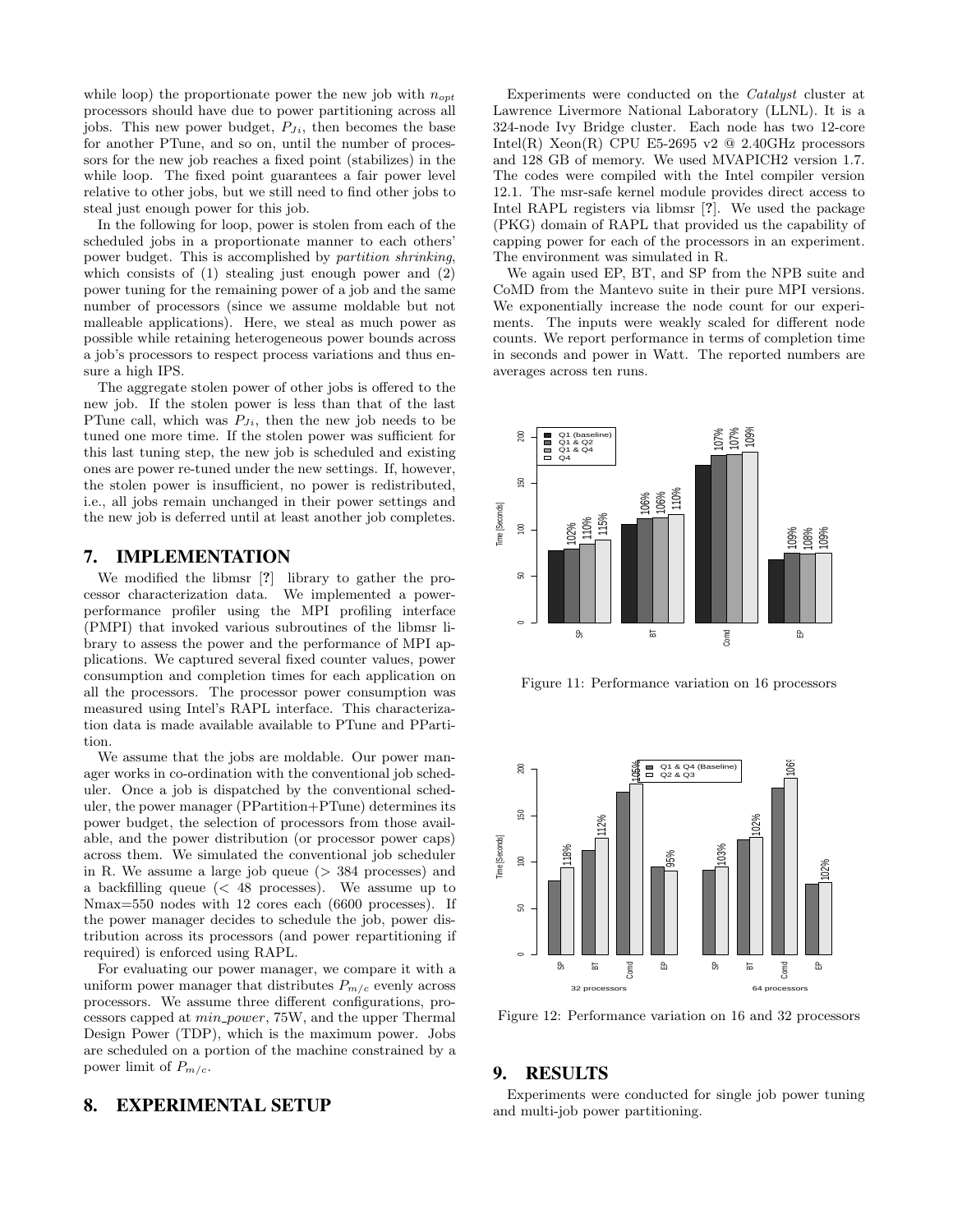# Process Variation — Sorting is a Must

Process variation or (CMOS process variation) is the variation in the attributes of the transistor that occurs at the time of fabrication. This causes variability in the unbounded power consumption of the processor chips, which is translated into variation in performance under a power constraint. Previous work [?] and Section ?? has already established that the cluster is inhomogeneous under a power constraint because of this process variation. We also observe that scheduling a job on different sets of fixed number of processors under a constant power budget leads to variation in the performance of a parallel job.

We present a selection of configurations to demonstrate this behavior in Figures ?? and ??. The x-axis represents the codes and the number of processors. The y-axis indicates the completion time in seconds. The codes are run on several combinations of processors from one or more quartiles of the processor distribution. The numbers on the top of the bars indicate percentage slowdown with respect to the baseline. The processors are uniformly capped at 51W in this set of experiments, i.e., they maintain a constant job power budget of 8KW, 16KW, and 32KW for 16, 32, and 64 processor experiments, respectively. The baseline for 16 processor experiments (Fig. ??) is the performance on the processors belonging to quartile Q1. For 32 and 64 processors (Fig. ??), the baseline is the performance on the processors belonging to Q1 and Q4 (also see legends). Q1 consists of the most efficient processors whereas Q4 consists of the least efficient processors. We observe performance slowdown ranging from 2% to 18%.

We observe that performance deteriorates as we include less efficient processors (Q2, Q3, Q4) in the mix. Hence, the optimal selection of  $n_{opt}$  processors should consist of the most efficient processors from the available ones. At macrolevel, PPartition chooses efficient processors to schedule the dispatched job, and at micro-level, PTune aims at further eliminating the inefficient ones from this selection.

# **PTune**

Let us evaluate the effectiveness of PTune using the aforementioned codes. In Fig. ??, we present results for three different combinations of processors belonging to different quartiles. There are three data points corresponding to each code.

In the Figure,  $n_{LOWER}$  (synonymous with  $n_{\perp}$ ) is the minimum number of processors that operate at maximum power such that their aggregate power does not violate the job level power constraint. This configuration most closely resembles the worst case power provisioning as processors are not power constrained. PTune is the data point corresponding to optimal configuration suggested by the power tuner. Uniform power corresponds to the naïve approach of distributing the job's power budget evenly across all processors in a job. This is the baseline configuration.

#### **Performance**

Fig. ?? represents on the y-axis performance (top graph) in terms of wall-clock time in seconds and the number of processors recommended by the power manager (bottom graph) over different codes and quartiles to which the processors belong (x-axis). The numbers on the bars indicate the runtime reduction and utilized number of processors relative

the baseline in percent.

We observe a performance improvement of up to 22%. The gains are dependent on the combination of processors from different quartiles as well as on workload. PTune is able to free up to 38% of the resources while achieving similar or higher performance than the baseline configuration.

# Scalability

We evaluate PTune on up to 128 processors. Fig. ?? presents results addressing the scalability of PTune. PTune achieves performance improvements of as much as 29% with a minimum of 1%. More significantly, in case of the minimal performance improvement, PTune frees up 23% of the processors, which subsequently become available to the next scheduled jobs.

We observe an error of less than 2% between the total job power consumption (measured via RAPL) of the PTune recommended configurations and the assigned job-level power budget across all experiments.

# **PPartition**

In this section, we perform a macro-level evaluation of our 2-level model. We simulate the conventional scheduler that dispatches jobs from multiple queues, one at a time. Let  $n$ be the number of processes. The scheduler handles 3 queues, 1 large job queue ( $n > 768$  or  $n > 64$  processors), and two backfill queues ( $n \leq 48$  or  $n \leq 4$  processors,  $48 \leq n \leq 384$  or  $4 \leq n \leq 32$  processors. Larger jobs are scheduled first followed by backfilling jobs to improve the system utilization. We assume  $Nmax = 550$  processors. Our job mix consists of 25% jobs from each EP, SP, BT and CoMD.

We assume a hardware overprovisioned machine with machine power budget  $P_{m/c} = 28KW$ . Fig. ?? depicts a scenario in which the job scheduler is oblivious of power management. The machine's power budget is uniformly distributed across all the processors. We call this naïve scheduling. The scheduler schedules job on this machine as long as the required number of processors are available. Fig. ?? depicts the scenario when our power manager is in action. It schedules jobs in a variation-aware and a power-aware manner. The x-axes in both the plots represent job identifiers ordered by the time that they are dispatched under the conventional scheduler. We can see that the large 64 processor job is scheduled first followed by the backfilling jobs. The left y-axis denotes job performance in IPS. Each of the red, green and blue curves represents a job's performance as more and more jobs are scheduled over time (moving right along the x-axis).

Our scheduler starts with jobs at high power budget and, hence, high performance. But as more jobs are dispatched, power is stolen from the previously scheduled jobs. This leads to a drop in their performance. In return, we are able to schedule more jobs at the expense of the performance of already running jobs. In this scenario, PPartition is able to schedule 58 jobs whereas the power-oblivious scheduler is able to schedule only 36 jobs. The performance of most of the first 36 jobs (that are scheduled under both the schemes) of our approach is at least as good as the naïve one. In addition to these jobs, our power control is able to schedule 22 more backfill jobs that further improve the overall throughput of the machine (compared to the na¨ıve approach) under the same power constraint.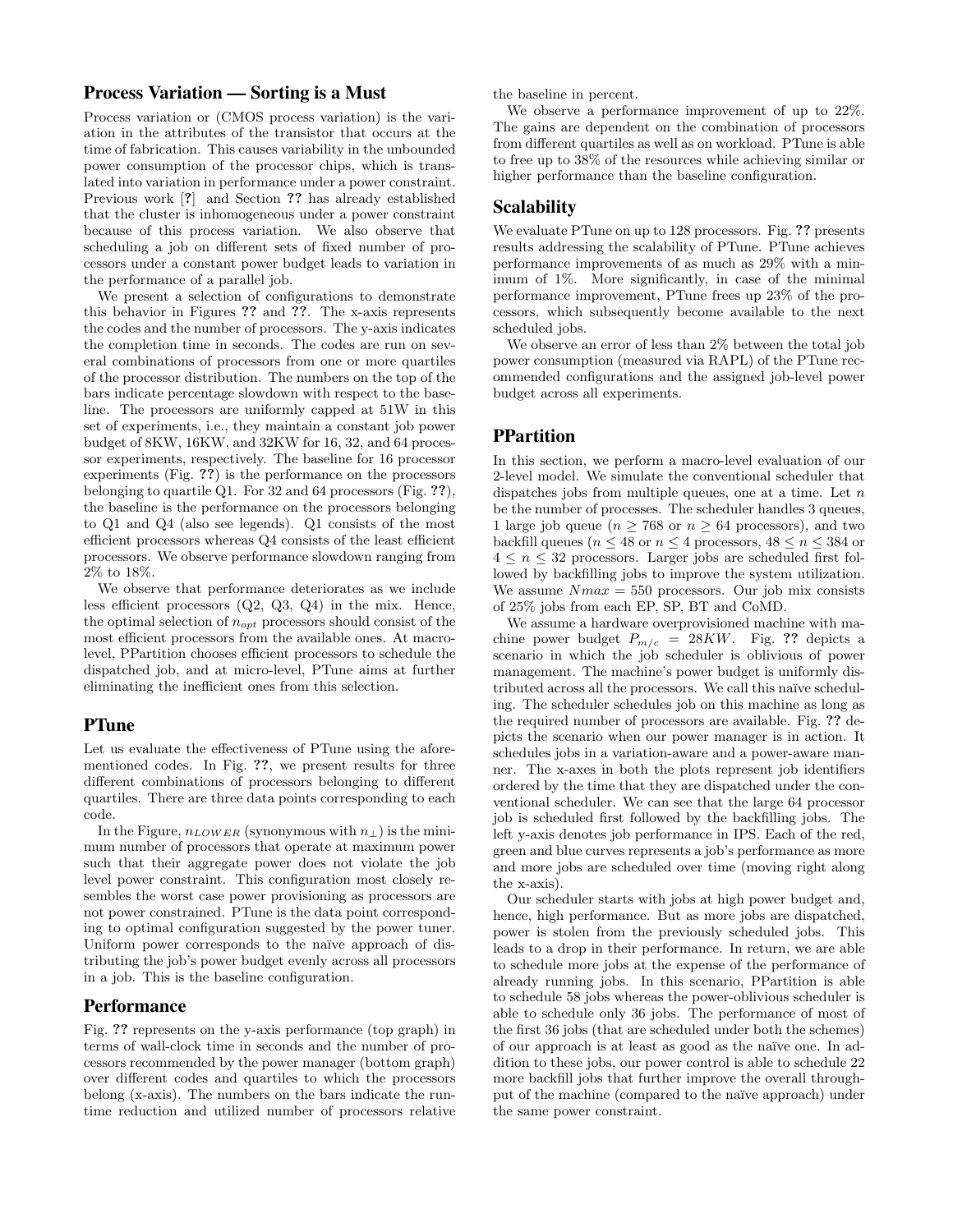

Figure 13: Evaluation of PTune on 16 processors from one or more quartiles.



Figure 15: Uniform power distributed across the machine

The right y-axes depict the job-level power as a fraction of (normalized to) the overall provisioned system power,  $P_{m/c}$ , in one line graph (circles) and normalized to maximum power in the other (crosses). Both graphs track each other closely, but under our power control, the machine power is reached much earlier after about 10 jobs whereas all 36 jobs are required to reach this level in the naïve case. These initial jobs are also able to achieve higher performance under our scheme  $(>1500$  Billions IPS) than that in the naïve case (900 to 1500 Billion IPS and 2100 Billion IPS for the large job) before the rest of jobs are scheduled, and these jobs would thus terminate earlier as they have progressed further under our power control than for the naïve case. This shows that when there are fewer jobs running on a machine,

**PPartition + PTune Pm/c=28KW** 



Figure 16: PPartition  $+$  PTune

our power manager is able to direct all machine power to where the work is to maximize performance under a power constraint unlike the naïve approach.

Fig. ?? presents a comparison of the throughput of our scheme compared to three other naïve schemes. The x-axis denotes the machine's power budget and the y-axis depicts the throughput of the machine normalized to a maximum throughput of 39KW (left set of bars). Uniform capping schemes assume that an appropriate number of randomly selected processors on the machine are already capped at  $P_{m/c}/N_{max}$ , 75W (mid-way between minimum power and TDP), and TDP, such that their aggregate power does not exceed the machine's power budget. The rest of the processors in these configurations are not available to the con-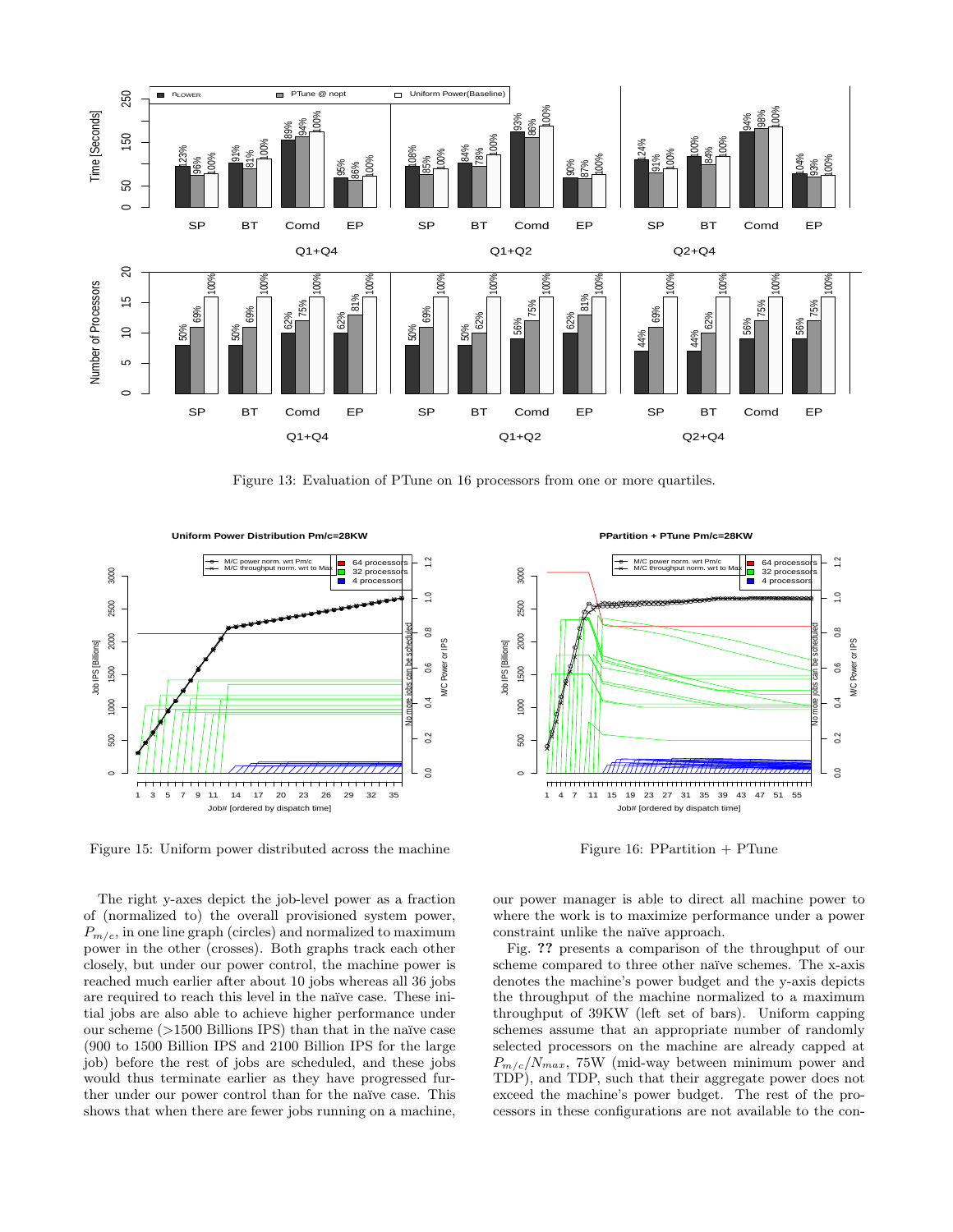

Figure 14: Evaluation of PTune on processors from Q1 and Q4 quartiles.

ventional scheduler in the naïve scheme. PTune+PPartition represents our model that makes variation-aware decisions about scheduling jobs across the entire machine under a machine-level power constraint. The percentages on the top of the bars indicate how much lower the throughput per naive scheme is compared to our solution. Our model consistently achieves 5-35% higher throughput.



Figure 17: Throughput

Fig. ?? depicts the performances of all the jobs that are scheduled under each scheme indicated along the x-axis. The y-axis denotes job's performance normalized wrt. to the aggregate job performance under respective schemes. We see that our approach (scheme 1) is able to schedule a much larger number of jobs than the naïve scheduling (scheme 2) by trading off performance of some jobs.



Figure 18: Job performance. A job is represented by a triangle.

# 10. RELATED WORK

Energy has been an important issue in high performance computing (HPC) for over a decade. Supercomputers as old as BlueGene/L have been built with the goal of maximizing power efficiency. Power-scalable clusters that are equipped with voltage and frequency scaling have existed for over a decade that enabled researchers to study the energy problem in HPC. Freeh et al. [?] investigated the energy-time trade off of MPI applications to prove that it is feasible to save energy by scaling the processor down to lower energy levels with or without time penalty depending on the application. Springer et al. [?] proposed a combined approach of